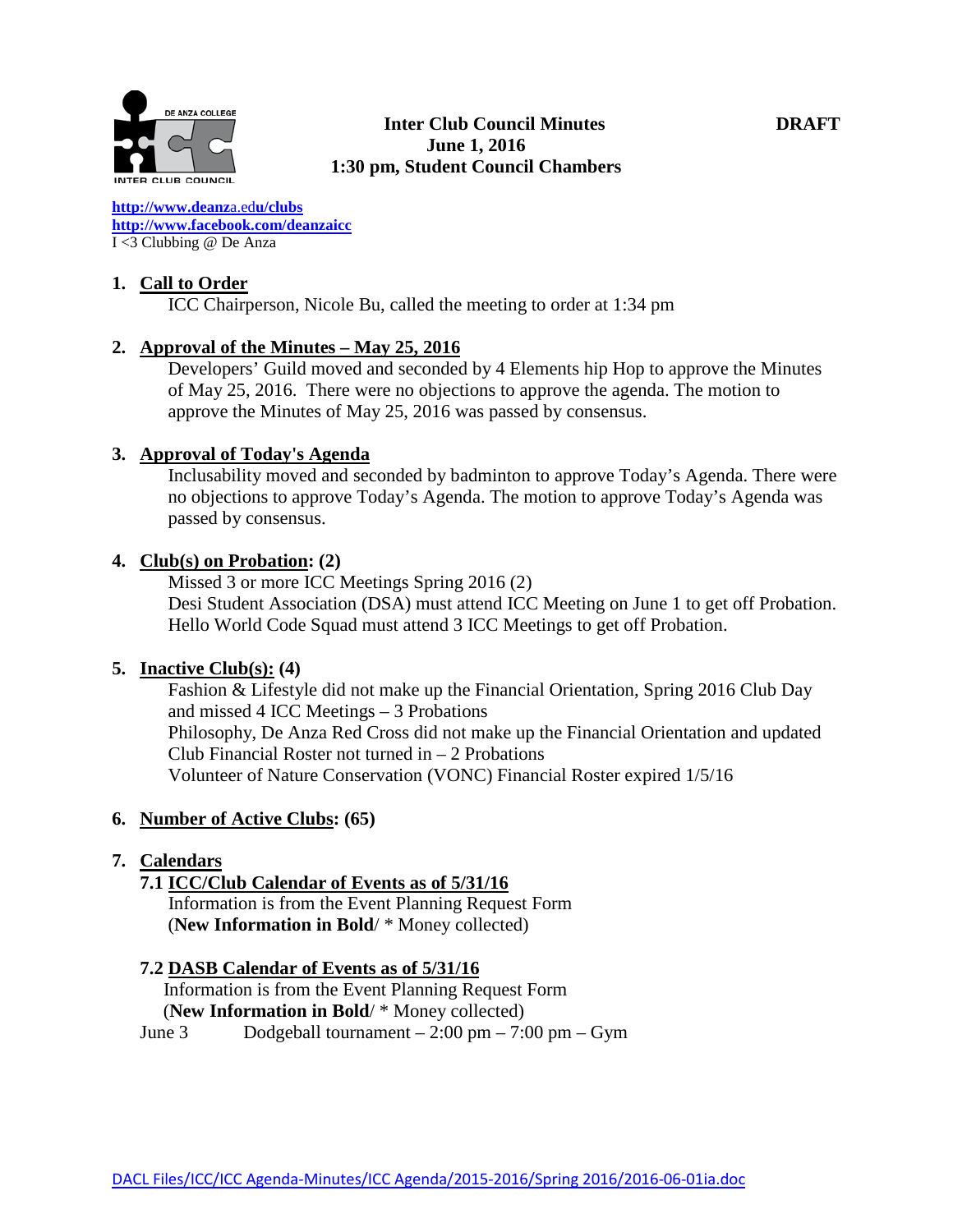## **8. ICC/Club Account Balance Status as of 5/31/16 (New Information in Bold)**

| <b>Club/ICC Allocation Account</b>     | (#41-54730)   | \$2,735.18  |
|----------------------------------------|---------------|-------------|
| <b>ICC Allocation-New Club Account</b> | $(#41-54720)$ | 600.00      |
| <b>ICC Emergency Relief Account</b>    | (#44-4289)    | \$3,646.82  |
| <b>ICC Events Award Account</b>        | $(#41-54600)$ | \$3,450.00  |
| <b>ICC</b> Inactive Hold               | $(#44-4300)$  | \$10,618.71 |
| <b>ICC Scholarship Account</b>         | $(#44-4310)$  | \$11,674.21 |
| ICC                                    | $(#44-4320)$  | \$2,474.75  |
|                                        |               |             |

#### **9. Business**

**9.1 Concession for August 6th, September 3rd and October 1st**

## **FOS**:

- 1. Donate part of the money we earned from the Flea Market to the City Team so they can help the homeless through their hot meals, safe shelter program.
- 2. Use the other part for the new student orientation program to help the new overseas students adjust to the new environment.

## **TSA**:

- Make income for future events (ex. Welcoming meeting for fall new students)
- New officers need new banners and promotion budget
- Improve new officers social skills

**CSSA**: In the coming fall quarter, which is the major quarter that Chinese Students come to De Anza College. We are going to have a lot of events and meeting for those new students, in order to help them get used to the new life here. Rental fees, supplies, and so many things that we need. We need to collect money for them.

# Congratulations FOS and TSA for winning the August 6<sup>th</sup>, 2016 / CSSA for winning **October 1st Concession Bid**

August - FOS's concession starts at 8:30 am and TSA's concession starts at 9:00 am October - CSSA's concession starts at 8:30 am

# **9.2 Club Room**

ICC Officers reminded Clubs not to put their club material on the top of the Club File Drawers on Friday, June 18. Any remaining club materials in public area or on top of the Club File Drawers will be removed.

### **9.3 Club Introduction - Club Name, Purpose, Club Meeting date/time/location, Upcoming Event(s)**

The De Anza Network Social and professional networking. We help build connections among students. Club Meeting: Thursdays 10:00 am - 11:00 am Club Election for 2017 officers, June 2, 10:00 am - 11:00 am at Student Council Chambers

Shotokan Karate

Further train in the art of Shotokan Karate and self-defense Club Meeting: 1st monday of each month at 7:30 pm in PE15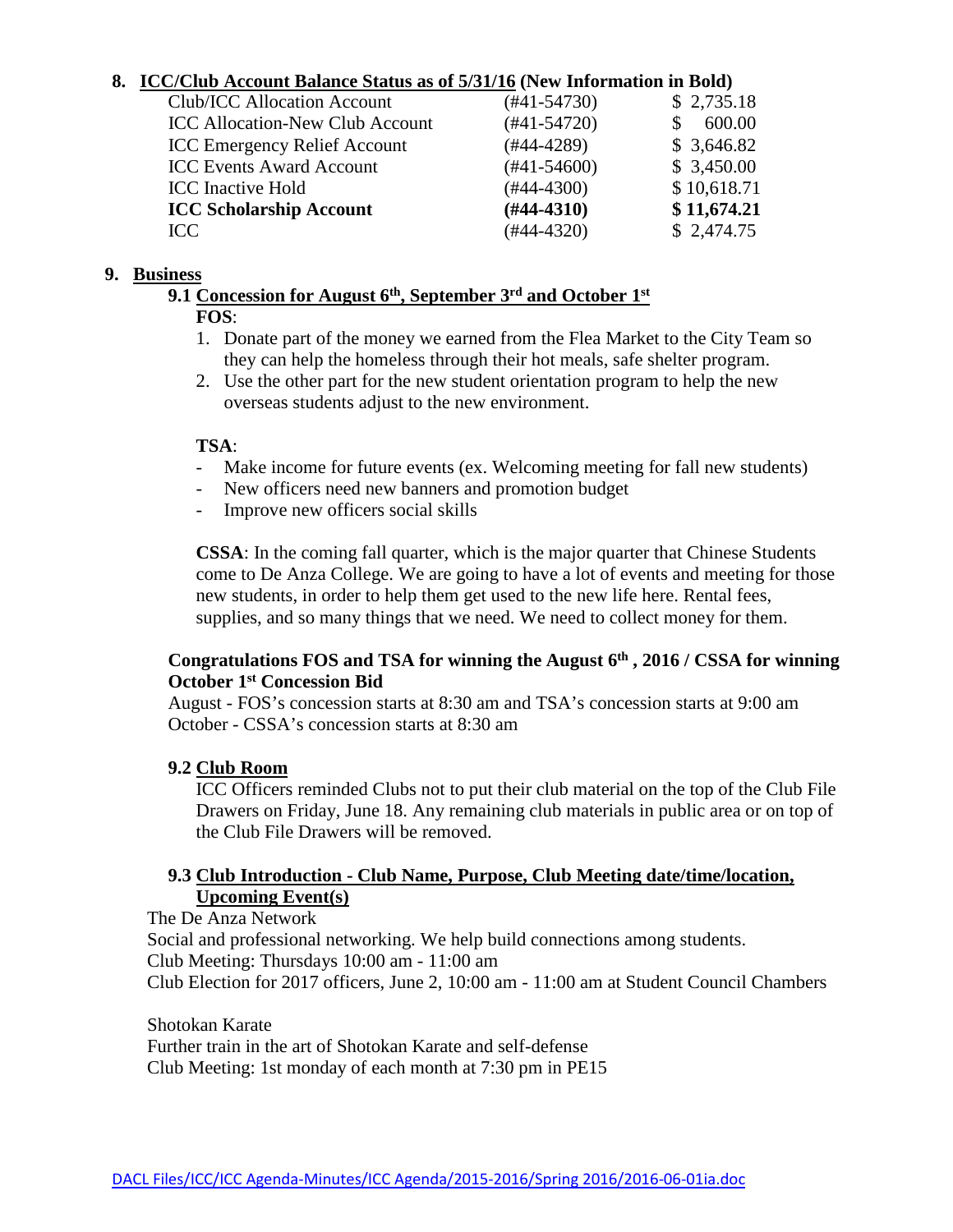# **VOICE**

The purpose of this club is to empower volunteers in serving all children and elders in need of services and create opportunities for our members to experience the joy of serving others. Club Meetings: Wednesdays 3:30 pm

Upcoming Event: Vist to Sunday friends - Sunday friend is an organization that focuses mainly on helping out children with disabilities. We ae going to interact with these kids. In Fall Quarter 2016, 730 Story rd, Ste 3, San Jose CA 95014

# UNICEF

Reach out and volunteering focus mainly on children's right.

Photography CLub

Help new photographer improve and create an

Explorers' Nest

Explorers' Nest explore future trends based on cutting

Club Meetings: May 27, June 17 11:30 am - 12:30 pm / L21

Upcoming Event: Second Meeting - Talk about the details of activities that will start from the fall quarter. June 17 11:30 am at L21

# **10. Reports**

ICC Chairperson: Nicole Bu

- 1. You can start to request your club meeting room for Fall now.
- 2. If you have any suggestion regarding the clubroom and mailbox, please come talk to us.

ICC Chair of Finance: Uyen Pham

- 1. Clubs with balances in their #41-XXXXX account: SNO, CSSA, DECA, MOA, VSA, 4 ELEMENTS HIP HOP. Please note!
- 2. For reimbursement of budget request( #41-XXXXX account), if you failed to submit requisition form after June  $30<sup>th</sup>$ , you have to bear the expense at your own cost. Because request for reimbursement submitted after June  $30<sup>th</sup>$ , 2016 would not be processed. I would recommend you to submit requisition form for reimbursement at least one week before June 30<sup>th</sup> to allow sufficient time for processing paperwork.
- 3. SNO, CSSA, DECA, MOA, please come to see me after meeting to take your memos. I will transfer unused funds back to ICC Account after the deadlines printed on your memos.
- 4. Marketing Club, please see me right after meeting regarding your blue roster and account.

ICC Chair of Programs: Tiffany Kam

- 1. Thanks clubs for participating in Spring Carnival.
- 2. Clubs who are responsible for the July's Flea Market, please make an appointment for the Flea Market Orientation with me.
- 3. Please sign up for the Campus Clean Up which is hellp on the June 2nd and  $3<sup>rd</sup>$

ICC Chair of Marketing: Anna Xing

- 1. Thanks for the participation of the Spring Carnival! I really enjoy working for you guys. Good luck on your final!
- 2. I will start working on the quarterly brochure during this week. If you have anything you would like to put onto the brochure for your club. Please come talk to me after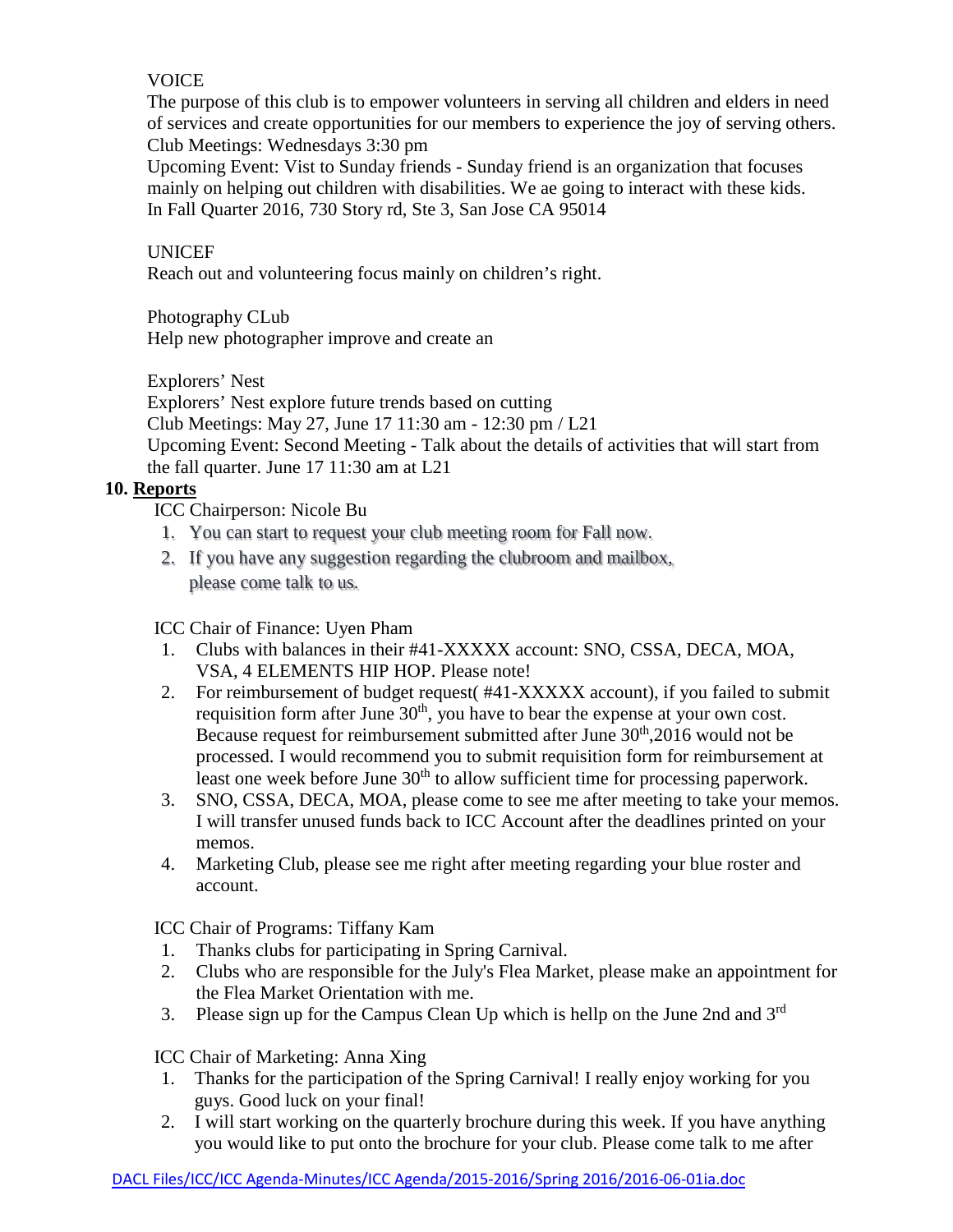the meeting or during my office hour.

#### DASB Liaison: Carlos Malfitano

1. De Anza Associated Student Body has their Dodgeball Tournament at Jun 3rd, 2016

#### ICC Advisor: La Donna Yumori-Kaku

- 1. Fall Welcome Week: All Clubs need to sign up for shift Sept. 26-29. Deadline Fri. June 17
- 2. Club Mailboxes: will be updated in an alphabetical order at the beginning of July so your club mailbox location may change. Clubs that begin with De Anza will be alphabetized by the main club name.
- 3. Office of College Life and Student Accounts Office: Summer Hours will be begin Monday,

June  $27<sup>th</sup>$  – Sept.  $23<sup>th</sup>$  9:00 AM-4:30 PM. We will be closed on Fridays so please plan accordingly.

- 4. Club Copy Code: New copy codes will be issued beginning September 26, 2016. A Club officer will need to see Jayme, La Donna or Dennis.
- 5. Turn in Meeting Room / Special Event request Form for Summer and Fall: Club Meetings or Club Events. Please allow at least 10 working days to process.
- 6. Turn in Requisitions for 2015-2016: The requisitions, club minutes, receipts no later than Friday, June 24<sup>th</sup> for last check run on June 30, 2015.

## **11. Announcements**

PUSO & 4 Elements Hip Hop - Open Mic. June 2, 4:30 pm - 8:00 pm at Sunken Garden Please come to our event! It's going to fun a lot. Performances and upcoming unknown artists.

|                                                                         | <b>Present</b> | <b>Absent</b> | Probation<br>Present | Probation<br><b>Absent</b> |
|-------------------------------------------------------------------------|----------------|---------------|----------------------|----------------------------|
| <b>4 Elements Hip Hop Club</b>                                          | X              |               |                      |                            |
| <b>Accounting &amp; Finance Club</b>                                    | X              |               |                      |                            |
| <b>Anime Club</b>                                                       | X              |               |                      |                            |
| <b>Asian Pacific American Students for</b><br><b>Leadership (APASL)</b> | X              |               |                      |                            |
| <b>Association of Computing Machinery</b><br>(ACM)                      | X              |               |                      |                            |
| <b>Auto Technology</b>                                                  | X              |               |                      |                            |
| <b>Badminton Club</b>                                                   | X              |               |                      |                            |
| <b>Biology Club</b>                                                     | X              |               |                      |                            |
| <b>Cheer and Dance Team</b>                                             |                | X             |                      |                            |
| <b>Chinese Student &amp; Scholars Association</b><br>(CSSA)             | X              |               |                      |                            |
| <b>Circle K</b>                                                         | X              |               |                      |                            |
| <b>Cross Cultural Partners Club (CCPC)</b>                              | X              |               |                      |                            |
| <b>DA Dance Crew</b>                                                    | X              |               |                      |                            |
| <b>DECA</b>                                                             | X              |               |                      |                            |
| <b>Desi Student Association (DSA)</b>                                   |                |               | X                    |                            |
| <b>Developers' Guild</b>                                                | X              |               |                      |                            |
| <b>Engineering Technology Club (ETC)</b>                                | X              |               |                      |                            |
| <b>Ethical International Career Planning</b>                            | X              |               |                      |                            |
| eSports                                                                 | X              |               |                      |                            |

#### **12. Roll Call**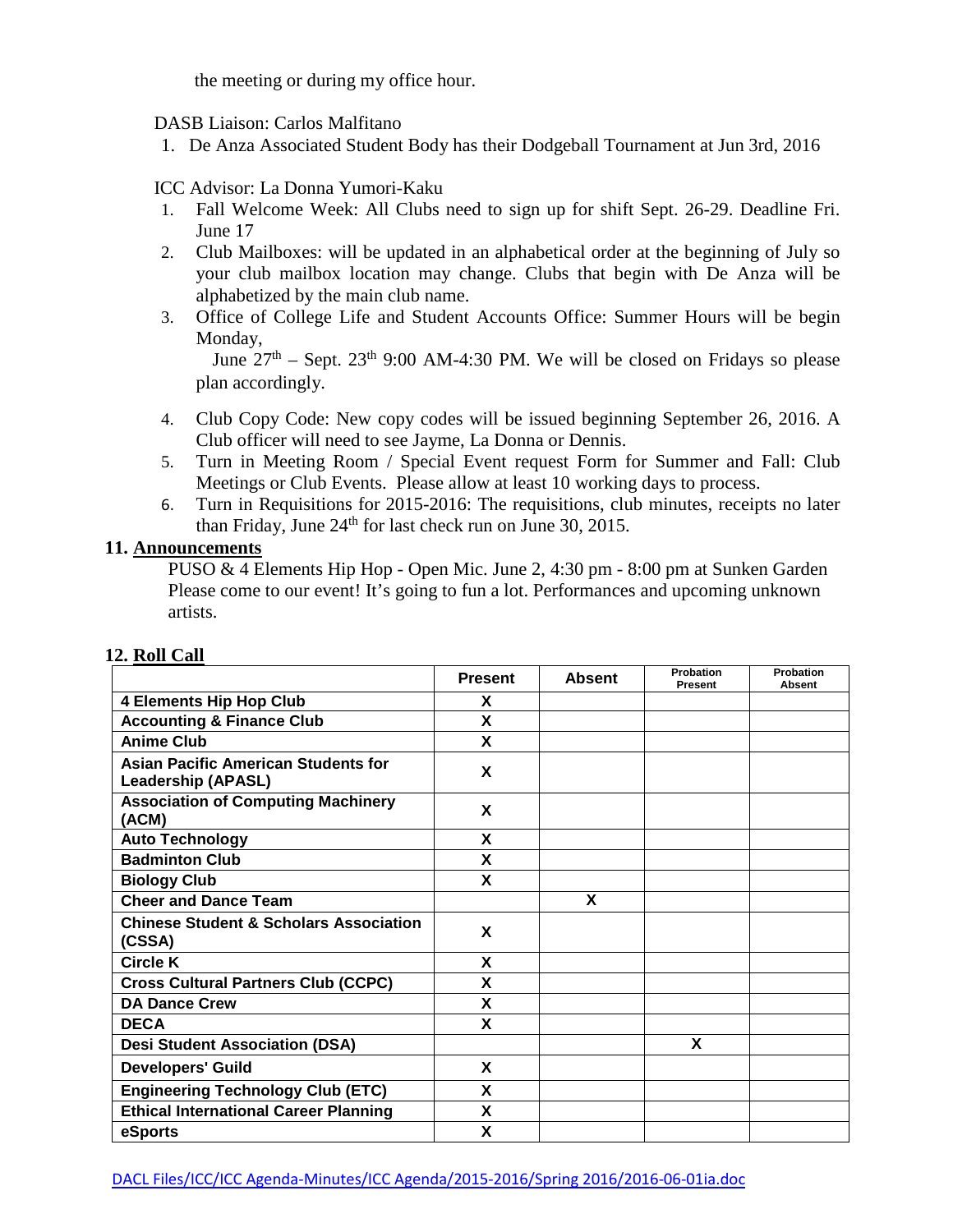|                                              | <b>Present</b>          | <b>Absent</b> | Probation<br><b>Present</b> | Probation<br>Absent |
|----------------------------------------------|-------------------------|---------------|-----------------------------|---------------------|
| <b>Explores' Nest</b>                        | X                       |               |                             |                     |
| <b>Fellowship of Overseas Students (FOS)</b> | X                       |               |                             |                     |
| <b>Go Club</b>                               | X                       |               |                             |                     |
| <b>Grace Fellowship</b>                      | X                       |               |                             |                     |
| <b>Green Party</b>                           | χ                       |               |                             |                     |
| <b>Happiness Club</b>                        | X                       |               |                             |                     |
| <b>Hello World! Code Squad</b>               |                         |               | X                           |                     |
| <b>Hong Kong Student Association (HKSA)</b>  |                         | X             |                             |                     |
| <b>Inclusability</b>                         | X                       |               |                             |                     |
| <b>International Student Volunteers</b>      | X                       |               |                             |                     |
| InterVarsity Christian Fellowship at De      |                         |               |                             |                     |
| Anza                                         | X                       |               |                             |                     |
| <b>Iranian Student Association (ISA)</b>     | X                       |               |                             |                     |
| <b>Japanese and American Association</b>     | X                       |               |                             |                     |
| (JAA)                                        |                         |               |                             |                     |
| <b>Koala Tree</b>                            | Χ                       |               |                             |                     |
| <b>Korean Student Association (KSA)</b>      | X                       |               |                             |                     |
| <b>K-Pop Dance Club</b>                      | X                       |               |                             |                     |
| Latina/o Empowerment at De Anza<br>(iLEAD!)  | X                       |               |                             |                     |
| <b>Marketing Club</b>                        | X                       |               |                             |                     |
| <b>Medical Outreach Association (MOA)</b>    | X                       |               |                             |                     |
| <b>Music Club</b>                            | X                       |               |                             |                     |
| <b>Outdoor Club</b>                          | X                       |               |                             |                     |
| <b>Permias Indonesian Student (PISO)</b>     | χ                       |               |                             |                     |
| <b>Physics Club</b>                          | X                       |               |                             |                     |
| Phi Beta Lambda                              | $\overline{\mathbf{x}}$ |               |                             |                     |
| <b>Photography Club</b>                      | χ                       |               |                             |                     |
| <b>PUSO</b>                                  | X                       |               |                             |                     |
| <b>Rainbow Club</b>                          | X                       |               |                             |                     |
| <b>Rotaract</b>                              | X                       |               |                             |                     |
| <b>Saltworks Christian Fellowship</b>        | χ                       |               |                             |                     |
| <b>Second Journey</b>                        | X                       |               |                             |                     |
| <b>Shotokan Karate</b>                       | X                       |               |                             |                     |
| <b>SASA</b>                                  | X                       |               |                             |                     |
| <b>Statistics Club (DASC)</b>                | X                       |               |                             |                     |
| <b>Student Nurses Organization (SNO)</b>     | X                       |               |                             |                     |
| <b>Students for Bernie Sanders</b>           | χ                       |               |                             |                     |
| <b>Students of Success</b>                   | X                       |               |                             |                     |
| <b>Taiwanese Student Association (TSA)</b>   | χ                       |               |                             |                     |
| The De Anza Network                          | X                       |               |                             |                     |
| <b>The Helping Hands</b>                     | $\overline{\mathbf{X}}$ |               |                             |                     |
| The Recreaional Writing Club                 | X                       |               |                             |                     |
| <b>Ultimate</b>                              | X                       |               |                             |                     |
| <b>UNICEF De Anza</b>                        | X                       |               |                             |                     |
| <b>Union of Student Scholars</b>             |                         | X             |                             |                     |
| <b>Vietnamese Student Association (VSA)</b>  |                         | X             |                             |                     |
| <b>Voice</b>                                 | X                       |               |                             |                     |
| <b>Young Americans For Liberty</b>           | X                       |               |                             |                     |
| total                                        | 59                      | 4             | $\mathbf{2}$                | $\bf{0}$            |